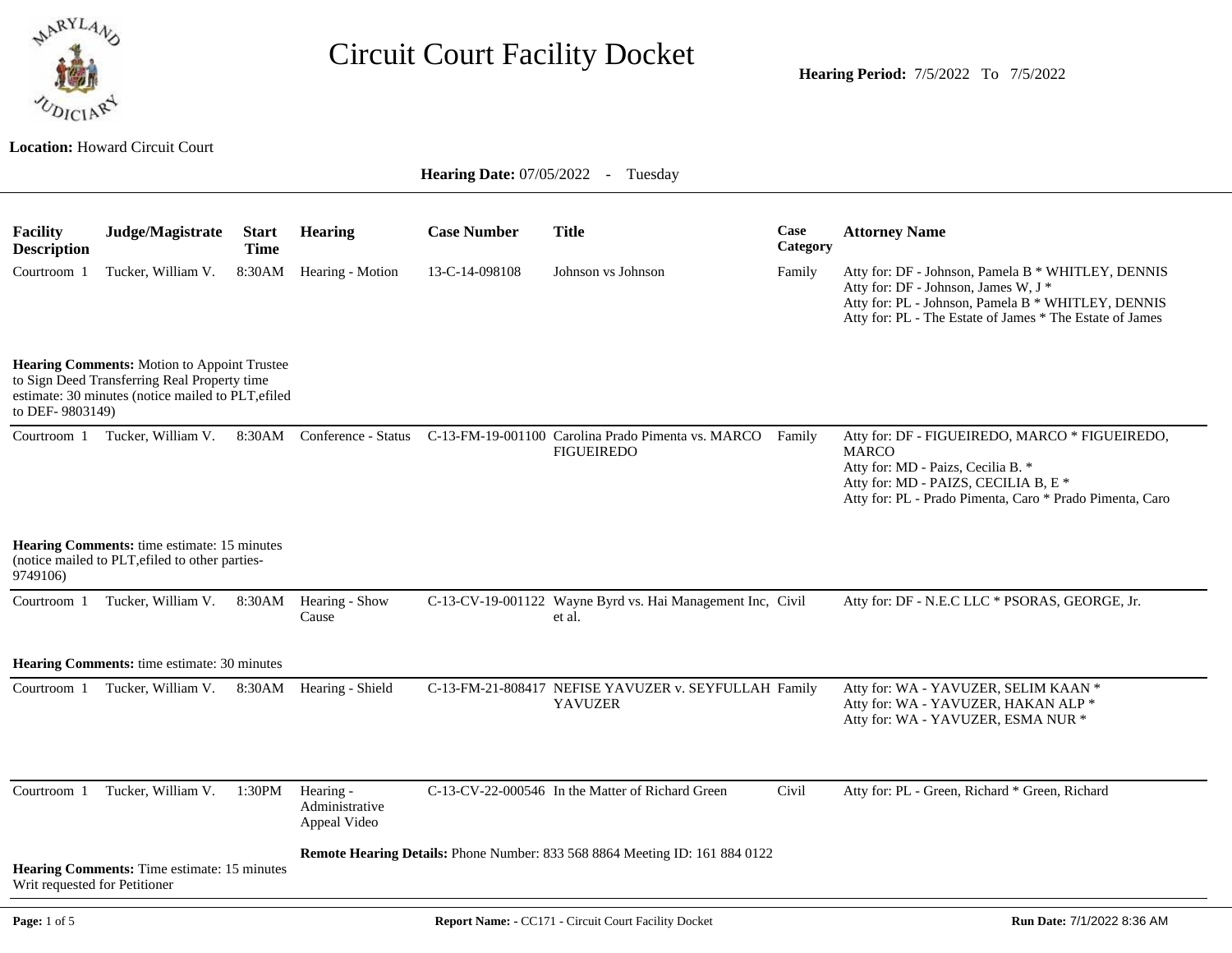

**Hearing Period:** 7/5/2022 To 7/5/2022

**Location:** Howard Circuit Court

**Hearing Date: 07/05/2022 - Tuesday** 

| <b>Facility</b><br><b>Description</b>                                                                                                                                                         | Judge/Magistrate  | <b>Start</b><br>Time | <b>Hearing</b>            | <b>Case Number</b> | Title               | Case<br><b>Category</b> | <b>Attorney Name</b>                                                                                             |
|-----------------------------------------------------------------------------------------------------------------------------------------------------------------------------------------------|-------------------|----------------------|---------------------------|--------------------|---------------------|-------------------------|------------------------------------------------------------------------------------------------------------------|
| Courtroom 2                                                                                                                                                                                   | Porter, Stephanie | 8:30AM               | Hearing -<br>Modification | 13-C-16-108617     | Santos vs Alvarenga | Family                  | Atty for: DF - Alvarenga, Erenia * Alvarenga, Erenia<br>Atty for: PL - Santos, Virgilio He * Santos, Virgilio He |
| <b>Hearing Comments:</b> of custody/visitation/child<br>support time estimate: 2 days agreed date/time<br>*Spanish interpreter requested* (notice efiled to<br>PLT- $8615852$ , given to DEF) |                   |                      |                           |                    |                     |                         |                                                                                                                  |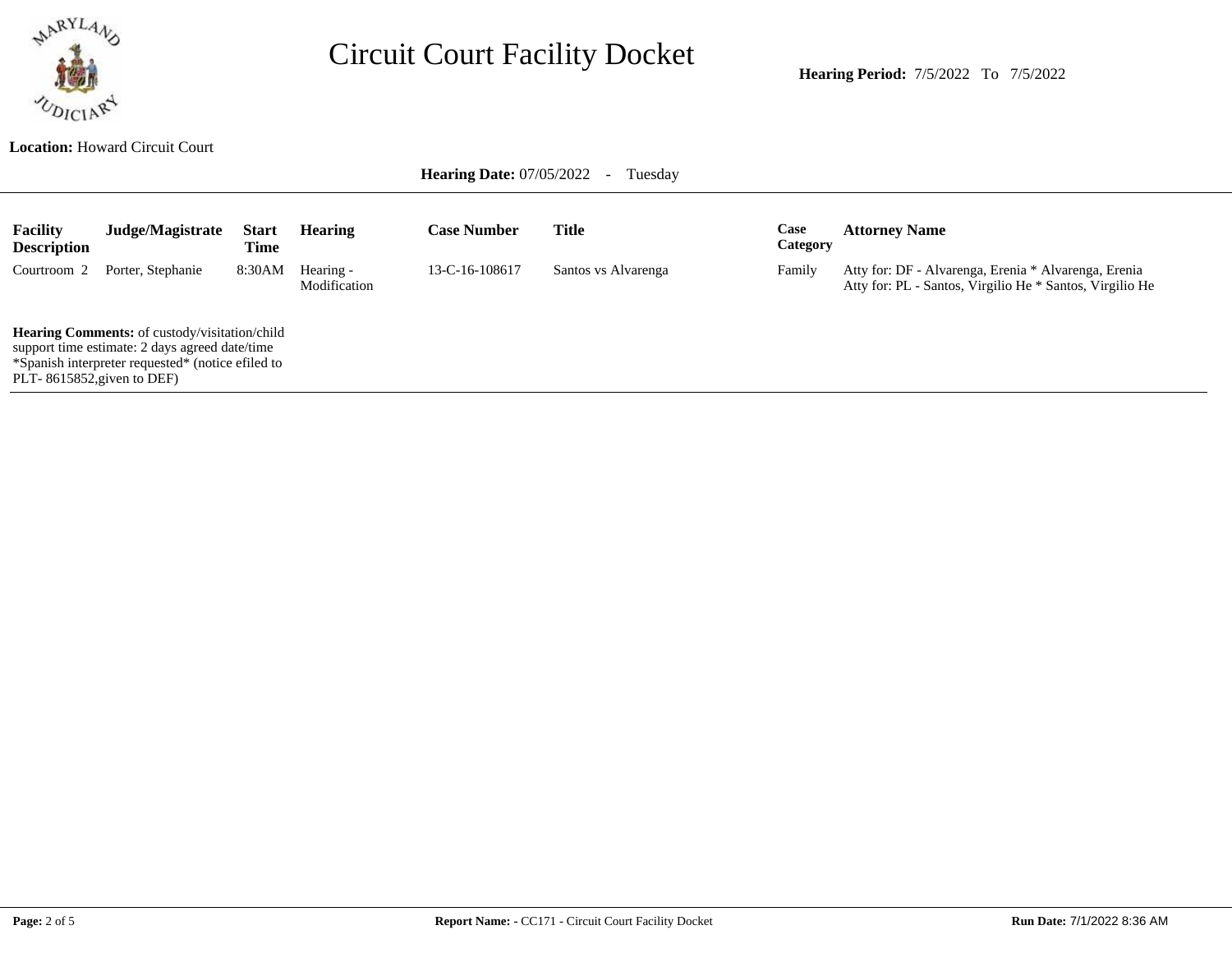

**Location:** Howard Circuit Court

**Hearing Date: 07/05/2022 - Tuesday** 

| <b>Facility</b><br><b>Description</b>    | Judge/Magistrate | <b>Start</b><br>Time | <b>Hearing</b>    | <b>Case Number</b> | <b>Title</b>                                   | Case<br>Category | <b>Attorney Name</b>                                                                                                                                                                                                                                                                                 |  |  |
|------------------------------------------|------------------|----------------------|-------------------|--------------------|------------------------------------------------|------------------|------------------------------------------------------------------------------------------------------------------------------------------------------------------------------------------------------------------------------------------------------------------------------------------------------|--|--|
| Courtroom 3                              | McCrone, Timothy | 8:30AM               | Hearing - Custody |                    | C-13-FM-21-000371 Davon Teel vs. Rhonda Carter | Family           | Atty for: DF - Teel, Davon T * Teel, Davon T<br>Atty for: DF - Teel, Davon T * Teel, Davon T<br>Atty for: DF - Carter, Rhonda D * MILIMAN, MANDY<br>Atty for: PL - Teel, Davon T * Teel, Davon T<br>Atty for: PL - Teel, Davon T * Teel, Davon T<br>Atty for: PL - Carter, Rhonda D * MILIMAN, MANDY |  |  |
| Hearing Comments, and child support Time |                  |                      |                   |                    |                                                |                  |                                                                                                                                                                                                                                                                                                      |  |  |

**Henis:** and child support Time estimate: 1 day Envelope 8359730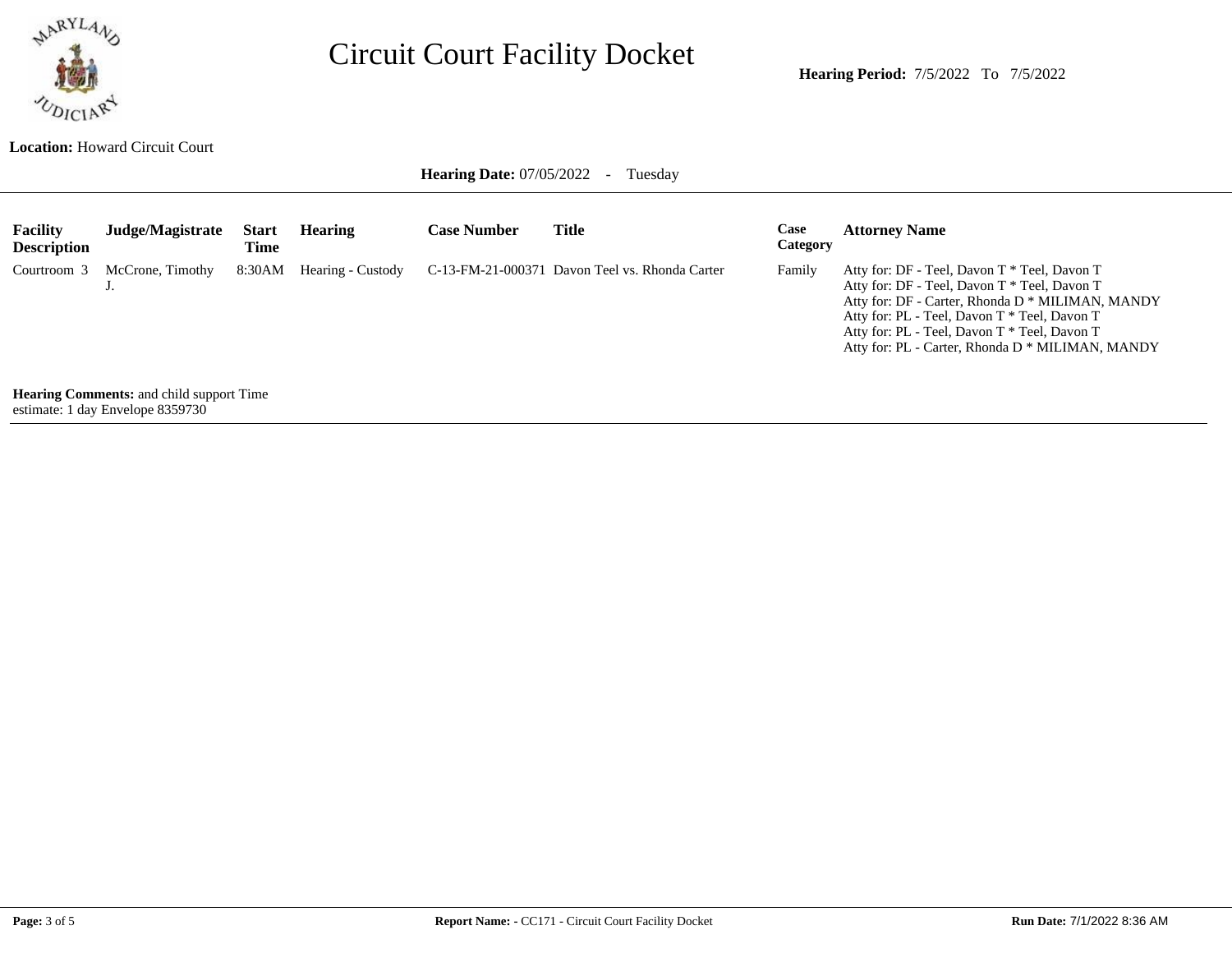

**Location:** Howard Circuit Court

**Hearing Date: 07/05/2022 - Tuesday** 

| <b>Facility</b><br><b>Description</b>                                                                                                                                     | Judge/Magistrate                                 | <b>Start</b><br><b>Time</b> | <b>Hearing</b>           | <b>Case Number</b> | <b>Title</b>                                                            | Case<br>Category | <b>Attorney Name</b>                                                                                                                                                                                                                                |  |  |
|---------------------------------------------------------------------------------------------------------------------------------------------------------------------------|--------------------------------------------------|-----------------------------|--------------------------|--------------------|-------------------------------------------------------------------------|------------------|-----------------------------------------------------------------------------------------------------------------------------------------------------------------------------------------------------------------------------------------------------|--|--|
| Courtroom 9                                                                                                                                                               | Case, Elizabeth                                  | 8:30AM                      | 4D Hearing -<br>Support  |                    | C-13-FM-19-001706 Tia Stanley, et al. vs. Edward Stanley, Family<br>Jr. |                  | Atty for: PL - Howard County Depar * KELLY, KERI<br><b>SMOLKA</b><br>Atty for: PL - Howard County Depar * Lee, Elizabeth Ann,                                                                                                                       |  |  |
| Hearing Comments: Notices e-served to DSS;<br>mailed to Deft. Env.#9832920                                                                                                |                                                  |                             |                          |                    |                                                                         |                  |                                                                                                                                                                                                                                                     |  |  |
| Courtroom 9                                                                                                                                                               | Case, Elizabeth                                  | 9:00AM                      | 4D Hearing -<br>Contempt | 13-C-16-108773     | Howard County Dept Of Social<br>Services, et al vs Naranjo              | Family           | Atty for: DF - Naranjo, Juan Xavie * Naranjo, Juan Xavie<br>Atty for: PL - Howard County Dept * KELLY, KERI<br><b>SMOLKA</b><br>Atty for: PL - Howard County Dept * Lee, Elizabeth Ann,<br>Atty for: PL - Cannady, Sierra Jad * Cannady, Sierra Jad |  |  |
| Hearing Comments: Continued from 06.06.22                                                                                                                                 |                                                  |                             |                          |                    |                                                                         |                  |                                                                                                                                                                                                                                                     |  |  |
| Courtroom 9                                                                                                                                                               | Case, Elizabeth                                  | 9:00AM                      | Conference - Status      | 13-C-17-113139     | Howard County Dept Of Social<br>Services, et al vs Davis                | Family           |                                                                                                                                                                                                                                                     |  |  |
| Hearing Comments: Failure to appear or comply<br>ith Maryland Rules may result in dismissal of<br>case. Notices e- served to DSS; mailed to both<br>parties. Env.#9832976 |                                                  |                             |                          |                    |                                                                         |                  |                                                                                                                                                                                                                                                     |  |  |
| Courtroom 9                                                                                                                                                               | Case, Elizabeth                                  | 9:30AM                      | 4D Hearing -<br>Contempt | 13-C-12-091925     | Richardson vs Franklin                                                  | Family           | Atty for: DF - Franklin, Jelani Be * Franklin, Jelani Be<br>Atty for: PL - Howard County Dept * KELLY, KERI<br><b>SMOLKA</b><br>Atty for: PL - Howard County Dept * Lee, Elizabeth Ann,                                                             |  |  |
| Hearing Comments: Continued from 06.06.22                                                                                                                                 |                                                  |                             |                          |                    |                                                                         |                  |                                                                                                                                                                                                                                                     |  |  |
| Courtroom 9                                                                                                                                                               | Case, Elizabeth                                  | 9:30AM                      | Conference - Status      |                    | C-13-FM-22-000669 Latoria Woodard vs. Torrance Dolman Family            |                  | Atty for: PL - Woodard, Latoria *                                                                                                                                                                                                                   |  |  |
|                                                                                                                                                                           | <b>Hearing Comments:</b> Continued from 06.02.22 |                             |                          |                    |                                                                         |                  |                                                                                                                                                                                                                                                     |  |  |